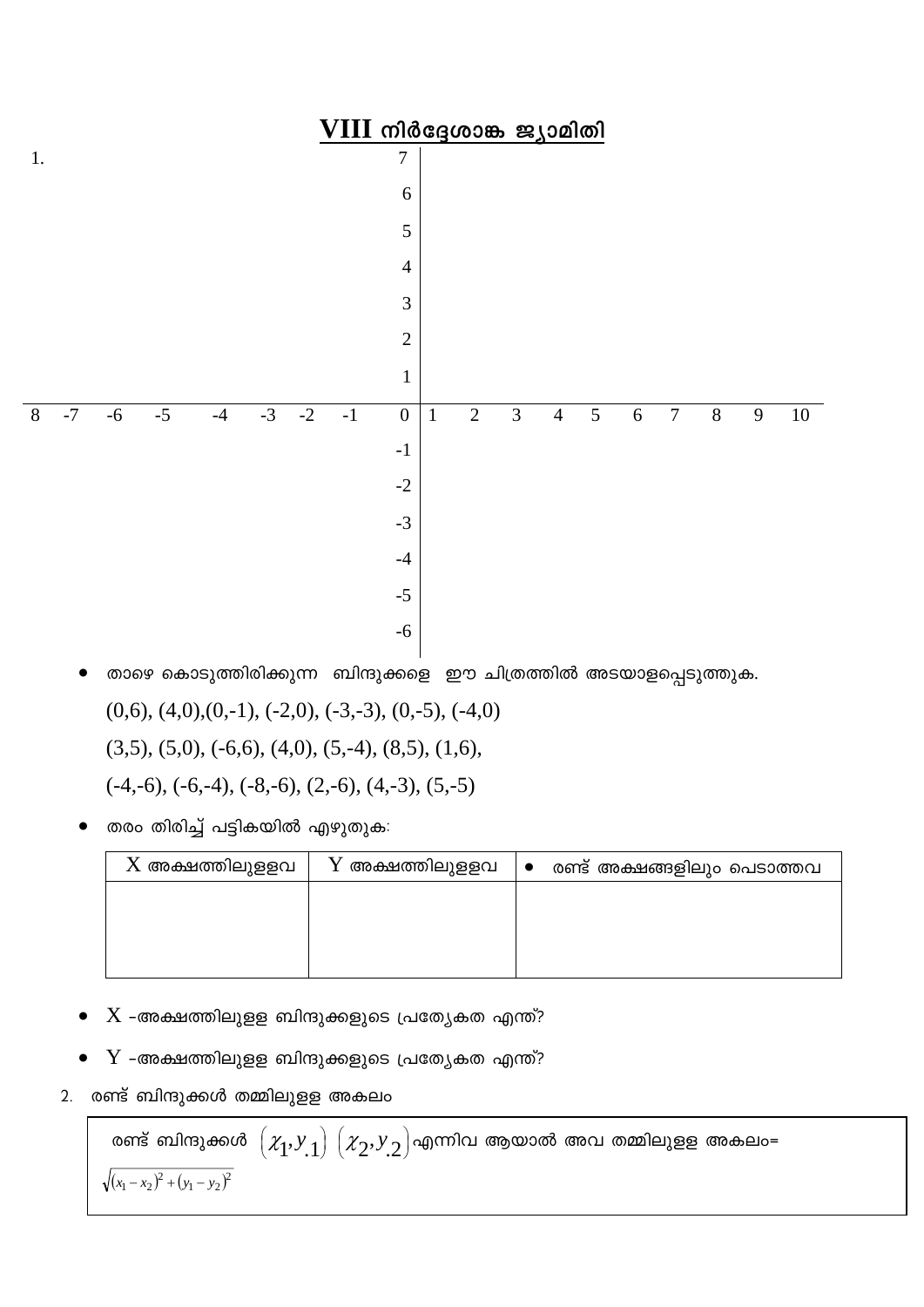

ചിത്രത്തിലെ  $A(1,2), C(7,10)$  എന്നീ ബിന്ദുക്കൾ യോജിപ്പിച്ച് വരയ്ക്കുന്ന രേഖ AC യുടെ നീളം എങ്ങനെ കണക്കാക്കം.

- മട്ടത്രികോണം ABC യിൽ B യുടെ  $x$ -നിർദ്ദേശാങ്കം ഏത്? B യുടെ y നിർദ്ദേ  $\bullet$ ശാങ്കം എന്ത്?
- $AC$  കർണമായ ഒരു മട്ടത്രികോണം വരച്ചാൽ അതിന്റെ പാദവും ലംബവും കാണാം.
- പാദം  $AB$  യുടെ നീളവും  $x$  നിർദ്ദേശാങ്കങ്ങളും തമ്മിലുളള ബന്ധം എന്ത്?  $AB$  യുടെ നീളം എത്ര?
- ലംബം  $BC$  യുടെ നീളവും y- നിർദ്ദേശാങ്കങ്ങളും തമ്മിലുളള ബന്ധം എന്ത?  $BC$ യുടെ നിളം എത്ര?
- കർണം  $AC$  യുടെ നീളം എന്ത്?

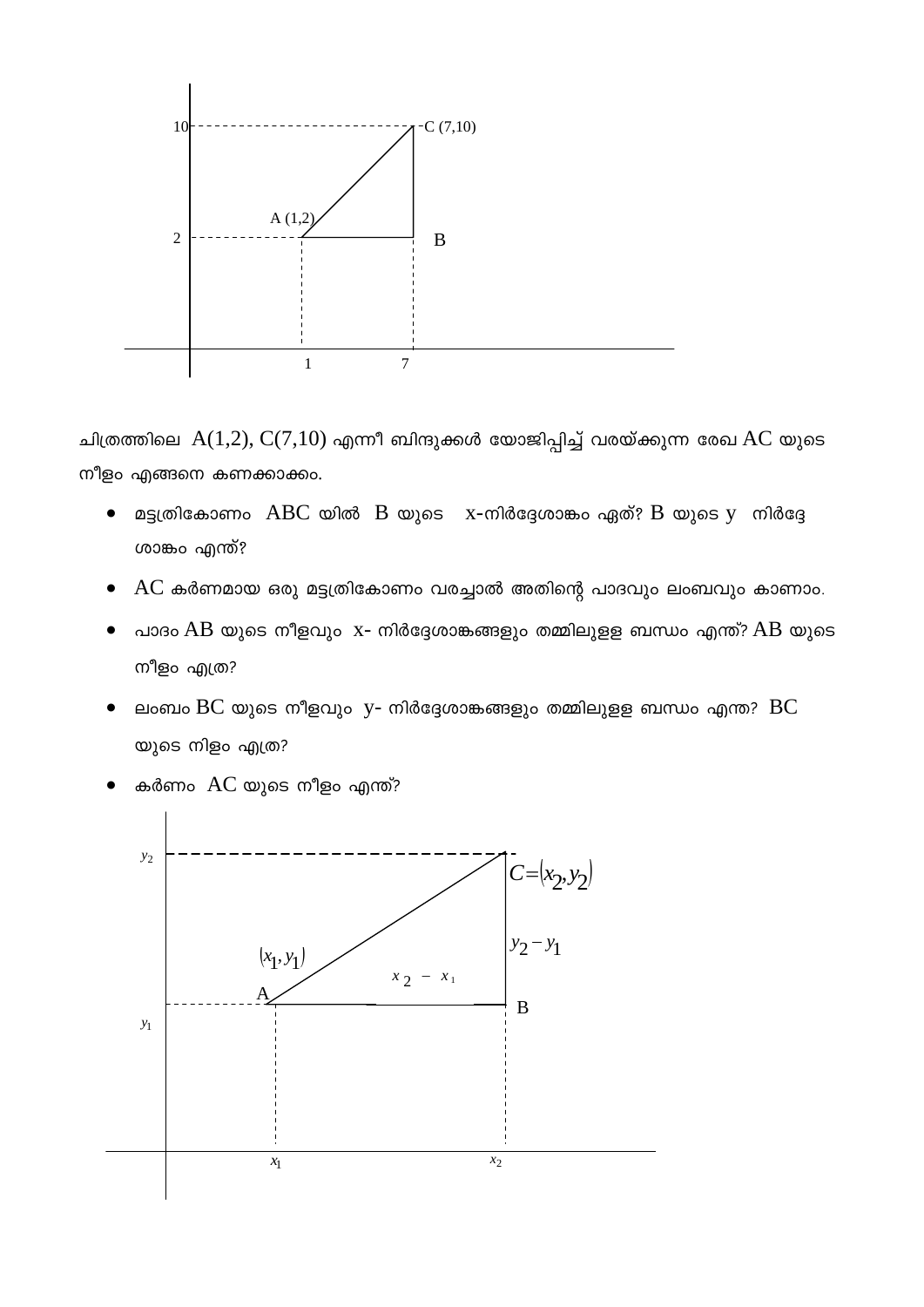$A(x_1, y_1), C(x_2, y_2)$  എന്നീ ബിന്ദുക്കൾ തമ്മിലുളള അകലം എങ്ങനെ കാണാം?  $AC$  കർണമായ മട്ടത്രികോണം  $ABC$  യിൽ

AB= 
$$
x_2-x_1
$$
, BC=  $y_2-y_1$   
AC=  $\sqrt{AB^2 + BC^2}$   
=  $\sqrt{(x_2-x_1)^2 + (y_2-y_1)^2}$   
=  $\sqrt{(x_1-x_2)^2 + (y_1-y_2)^2}$ 

- A  $(1,2)$  C  $(7,10)$  AC യുടെ നീളം കണ്ടെത്താമല്ലൊ.
- =  $\sqrt{(-5-4)^2 + (..........)^2}$  $(-5,3)$ ,  $(4,2)$  $=\sqrt{(-9)^2+1^2}$  $=\sqrt{81+...........}$  $=$  .............. (8,-2) , (2,6) ഇവ തമ്മിലുളള അകലം (0,0), (4,5)ഇവ തമ്മിലുളള അകലം
- $(0,0)$   $((x,y)$  ഈ തമ്മിലുള്ള അകലം
- $\bullet$   $(-3,-4)$   $(0,0)$  ഇവ തമ്മിലുളള അകലം

$$
= \sqrt{(\dots \dots -2)^2 + (\dots -6)^2}
$$
\n
$$
= \sqrt{(\dots \dots -2)^2 + (-8)^2}
$$
\n
$$
= \sqrt{(\dots -2)^2 + (-8)^2}
$$
\n
$$
= \sqrt{(0-4)^2 + (0-5)^2}
$$
\n
$$
= \sqrt{(\dots -2)^2 + (\dots -2)^2}
$$
\n
$$
= \dots \dots \dots
$$
\n
$$
= \sqrt{(0-x)^2 + (0-y)^2}
$$
\n
$$
= \sqrt{(-x)^2 + (-y)^2}
$$
\n
$$
= \sqrt{(-3-0)^2 + (-4-\dots)^2}
$$
\n
$$
= \sqrt{(-3)^2 + (-4)^2}
$$
\n
$$
= \sqrt{3^2 + 4^2}
$$
\n
$$
= \dots \dots \dots
$$
\n
$$
= \dots \dots \dots
$$

3. (3,5), (1,5), (3,0) എന്നീ ബിന്ദുക്കൾ യോജിപ്പിച്ചാൽ കിട്ടുന്ന രൂപം ..................................

ഈ രൂപത്തിന്റെ വശങ്ങളുടെ നീളം കാണണം.  $\bullet$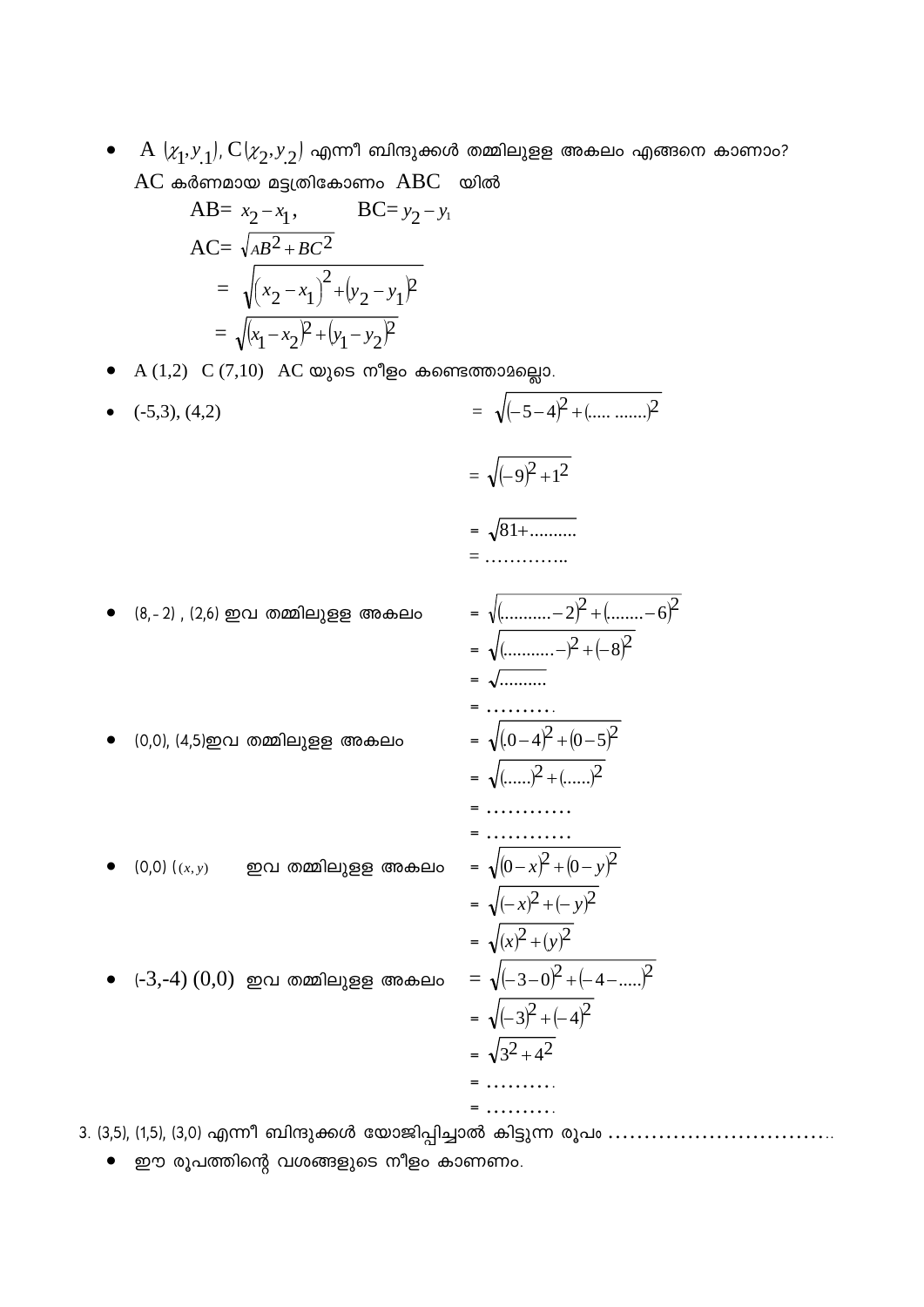- $(3,5)$  (1,5) ഇവ തമ്മിലുള്ള അകലം =
- $(3,5)$  (3,0) ഇവ തമ്മിലുളള അകലം =
- $(1,5)$ , (3,0) ഇവ തമ്മിലുളള അകലം =
- 4. A  $(1,-1)$ , B  $(4,1)$ , C $(1,3)$  എന്നീ ബിന്ദുക്കളിൽ
	- $\bullet$   $AB$  യുടെ നീളം
	- $\bullet$   $\,$  BC യുടെ നീളം
	- $\bullet$  AC യുടെ നീളം

 $AB$ ,  $BC$ ,  $AC$  ഇവയുടെ നിളങ്ങൾ തമ്മിലുളള ബന്ധം

- $\bullet$  AB=BC ആണോ?
- $\bullet$  AB= AC ആണോ?
- $\bullet$  BC=AC അണോ?

ഈ രൂപത്തിന്റെ ഉചിതമായ പേരെന്ത്?

5.  $(-2,5)$ ,  $(3,-4)$ ,  $(7,10)$  ഇവ മട്ടത്രികോണത്തിന്റെ ശീർഷങ്ങളാണോ എന്ന് പരിശോധിക്കു ക.

 $6. P(2,8), Q(5,17), R(-4,-10)$  ഇവ ഒരു രേഖയിലാണോ എന്ന് പരിശോധിക്കുക.

 $=$ 

 $\bullet$  PQ+QR=PR ആയാൽ ഒരേ രേഖയിലാണ്  $P,Q,R$  ഇവ



ഒരേ രേഖയിൽ അല്ലെങ്കിൽ ഉണ്ടാകാവുന്ന രൂപം – ത്രികോണമാണെങ്കിൽ PQ+QR>PR ആയിരിക്കണം



P യുടെ നിർദ്ദേശാങ്കങ്ങൾ =  $\dots$